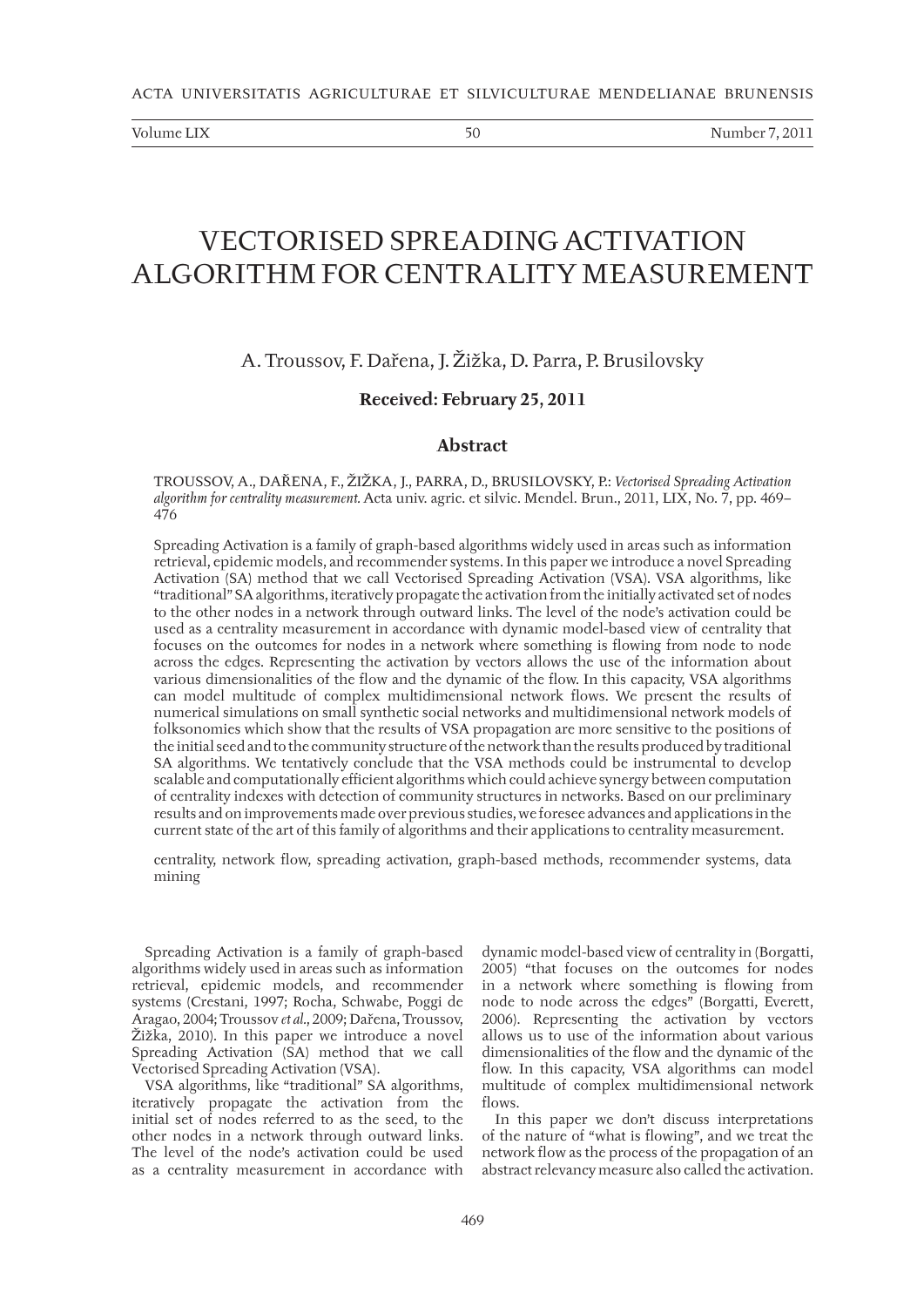The activation is a function on the nodes of the network and spreading activation is an example of the discrete flow process where the activation of a node on the next iteration is explicitly specified as function of the activations at the node and its neighbours. Usually the activation is real-valued or Boolean-valued function. However, a real-valued function on the nodes of the network is not able to describe multiple dimensionalities of the activation, and below we are going to present examples where considering multidimensional flow processes might be useful. Therefore in this paper we assume that the value of the relevancy measure could be represented by vectors of real-valued, Boolean-valued or even other scalar or list (compound) components. We don't assume that vector algebra operations are necessarily meaningful for multidimensional flows; therefore in this paper the term "vector" is used not in a strict mathematical sense, but in a sense frequently assumed in computer sciences: a vector or a "tuple" is a list of components, such as a set of value attributes in relational databases.

The focus of this paper is on "how it is flowing" more than on "what is flowing". Traditional SA algorithms model diffusion-like processes, where on each iteration the future depends only upon the present state – the distribution of relevancy function on the network, and do not depend on the history of how this distribution was achieved. We can provide examples of physical processes, which do not fit into this scheme. For instance, if we consider the system of materials points which oscillate around fixed positions on a regular grid acting by forces of the interaction with neighbour points then knowing positions of the points at a current iteration is not enough to compute the positions on the next iteration. These positions depend not only on the positions of materials points and the interaction between them, but also on the velocity of material points (and approximation of velocities requires knowing at least two previous states of a material point, not one like in diffusion-like processes).

Another common property of diffusion-like network flows is that they are usually inherently "linear" as mathematical operators that map the input to the output function on network nodes. For instance, the resulting distribution of the activation initiated in two network nodes is the same as the sum of the resulting distribution of two independent processes initiated in each node from the pair. More formal description of the linearity requires introduction of a black box description of network flow. Black box description of any network flow is the operator  $H_t$  which maps the input function on network nodes *x*(*v*) to the output function *y*(*v*), where *t* is the continuous or discrete parameter representing time, *v* – network nodes, *x()* and *y()* are real-valued functions (or complexvalued, vector valued, etc. functions). Most of the diffusion-like network flows H<sub>t</sub> are linear, i.e. given two initial functions  $x_1(v)$  and  $x_2(v)$ , the result satisfy the properties of superposition and scaling:

$$
H_t(\alpha x_1 + \beta x_2) = \alpha H_t(x_1) + \beta H_t(x_2)
$$

for any scalar values  $\alpha$  and  $\beta$ .

As we outlined above, diffusion-like network flow methods share certain fundamental properties. VSA algorithms could model multitude of complex network flow processes, and in such capacity could be useful to overcome limitations of currently used network flow methods

The rest of the paper is organized as follows. In section Vectorised Spreading Activation Algorithms we describe the VSA algorithm. In section Applications to User Similarity in Folksonomies we render a formal model of folksonomies as a multidimensional network with four types of nodes corresponding to users, resources, tags and instances of tagging and then we present the results of numerical simulations using VSA. In this section we also present the results of ranking using VSA on small synthetic models of social networks. Section Clustering Behaviour of VSA Results at Different Levels of Analysis demonstrates the behaviour of VSA that is sensitive to clustering structure of networks and section Applications to Centrality Measurement in Large Scale Social Networks shows how the VSA algorithm can be used for calculating various centrality measures in a new way. Finally, the last section describes the conclusions and future work.

#### **Vectorised Spreading Activation Algorithms**

Spreading activation algorithms iteratively propagate the activation from the initial set of nodes referred to as the seed, to the other nodes in a network through outward links (Troussov *et al*., 2009). Usually, this propagation is done until the behaviour of the system stabilizes near the so called the limit distribution or the algorithm is stopped by constraints such as the limitation on the total number of iterations. Representing the activation by vectors (or, more generally, by ordered sequences of non-homogeneous values where components might belong to different universes – numbers, binary and Boolean data types, etc.), allows to store at each node the information about various dimensionalities of the activation as well as the information about dynamics of the process of propagation. We introduce two mechanisms to exploit vectorvalued activation to modify the behaviour of the propagation.

The idea behind the first mechanism is to provide the nodes with a kind of "inertia" in terms of changing their activation values according to the progress of previous iterations. In addition, this "inertia" is used to speed up the convergence of the algorithm (i.e. achieving the limit distribution). For instance, if on each iteration the activation at particular node decreases, this mechanism makes this decrease faster.

From the technical point of view, the primary goal of the second mechanism – process dependent constraint on the number of iterations – is to speed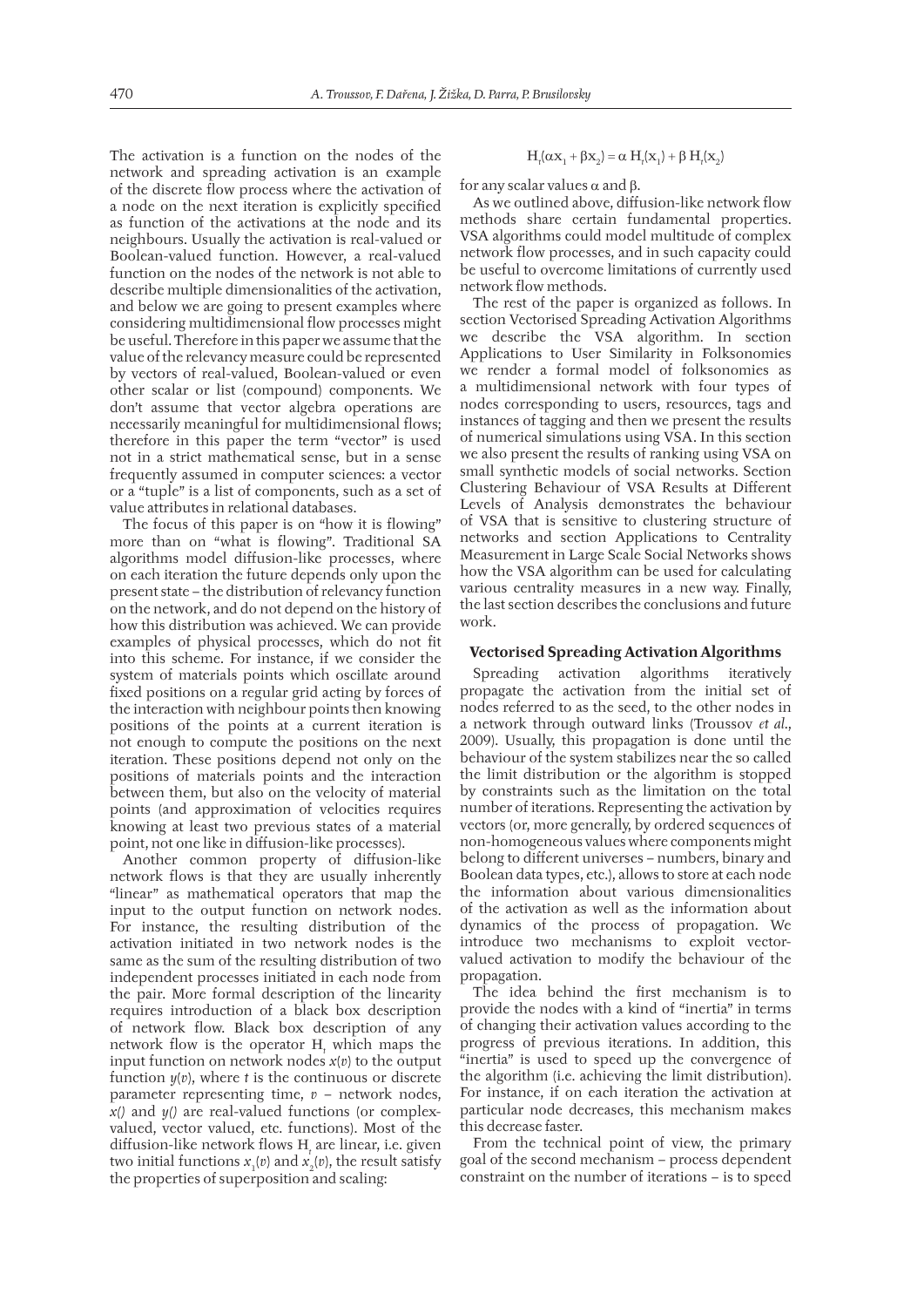up the convergence of the algorithm without limiting the spread only in the vicinity of the initial seed. Traditional spreading activation algorithms frequently employ constraint on the total number of iterations, so that the process of redistribution of the activation stops independently on the topology of the network and the distribution of the activation achieved (Dařena, Troussov, Žižka, 2010). The new mechanism we propose limits the number of input/ output operations for nodes; some nodes (especially those located near the initial seeds), might be removed from the process of redistribution of the activation, while some other nodes (located further from the seed) might continue to participate in the redistribution of the activation. From an application point of view, this mechanism aims to reduce the influence of globally important nodes (hubs) on the activation redistribution on micro level.

Algorithms which propagate real-valued activation function *F* usually have the following steps (Troussov *et al.*, 2009; Troussov, Parra, Brusilovsky, 2009):

- Initialization sets the parameters of the algorithm, network, and the initial seed of nodes with non-zero *F* values.
- Iterations:
	- expansion of the list of nodes with non-zero level of activation,
	- re-computation the value at each node in the list is recomputed based on the values of the function on nodes which have links to the given node and types of connections,
	- list purging,
	- conditions check to break iterations.
- Normalization linear scaling up or down the numerical values of the activation level of all nodes in the list of activated nodes to satisfy some conditions of activation conservation.
- Output the list of nodes ranked according *F* values.

Re-computation step in Iterations includes:

- a) computation of Input/Decay/Throughput for links,
- b) computation of the new level of activation based on the values of the Current, Input, and Output values of the activation at the node in question.

Straightforward version of Vectorised Spreading Activation algorithm uses vector-valued function *F* with independent operations for each component of the vector.

Implementation of mechanisms that modify traditional algorithm of propagation of real valued activation, that were mentioned above, requires to store at each node the vector  $F(h_1, h_2, \ldots, h_n)$ ,  $n_{\text{hist}}$ . Values  $h_i$  store the history of activation at the node  $- h_1$  is the oldest and  $h_n$  most recent value,  $n_{\text{hist}}$ represents the number of iterations when the node was active.

Re-computation step b) becomes different for such VSA modification and includes:

- If there are enough historical values ( $n \geq N_{\text{hist}}$ ) where  $N_{hist}$  is a parameter of the algorithm):
	- $\circ$  the "interpolated" value  $h_{\rm R}$  is computed by the linear least square regression (Hastie, Tibshirani, Friedman, 2009) for predicting the next value,  $h_{n+1}$ , using the sequence of already known values  $h_1, h_2, ... h_n$
	- $\circ$  the "transformed" value of the activation  $h<sub>r</sub>$  is computed based on the current and interpolated values

$$
h_{\rm T} = h_{\rm n} + (h_{\rm R} - h_{\rm n})/\lambda,
$$

where  $\lambda$  is a parameter and  $h_n$  the most recent value of the activation

• reorganisation of the vector with historical values which includes removal of the "oldest" value ( $h_1$ ) and the use of  $h_T$  value

new vector = 
$$
(h_2, \ldots h_n, h_T)
$$
.

• If there are not enough historical values, new value of the activation  $\bar{h}_{\text{non}}$  is calculated based on the actual value and incoming signal, and stored in the history

$$
h_{new} = h_{old} + \mu \cdot Input,
$$

where  $\mu$  is a parameter of the algorithm.

• If a node exceeds its limit for input/output operations, it is removed from input/output operations:

$$
n_{\rm hist} = n_{\rm hist} + 1
$$

if  $n_{\text{hist}} \geq N_{\text{operations limit}}$  the node is removed

In following sections we show the results of the numerical simulation. Parameters of the algorithm related to the use of vectors are described by the following sequence:

$$
\{\lambda, N_{hist}, N_{operations\_limit}\}.
$$
 (1)

Other parameters, related to fundamental properties of spreading activation algorithms (see Troussov *et al.*, 2009), such as the use of the number of outgoing links in the redistribution of the activation, signal decay, and aggregation of the input and output activation on each iteration could be described by the following list:

$$
\{\beta, \text{decay}, \mu\}. \tag{2}
$$

Parameter  $\beta$  defines the portion of activation that is passed by a node to each of its neighbours (on each iteration a node *v* passes *F(v)*\**outdegree*(*v*) − activation to each of the outgoing links, where *F(v)* is the activation of the node *v, outdegree*(*v*) is the number of nodes adjacent from *v* (Troussov *et al.,* 2009). When the signal ("activation") passes through a link *l*, the activation experiences decay by the factor *decay*. Parameter *μ* is described above in the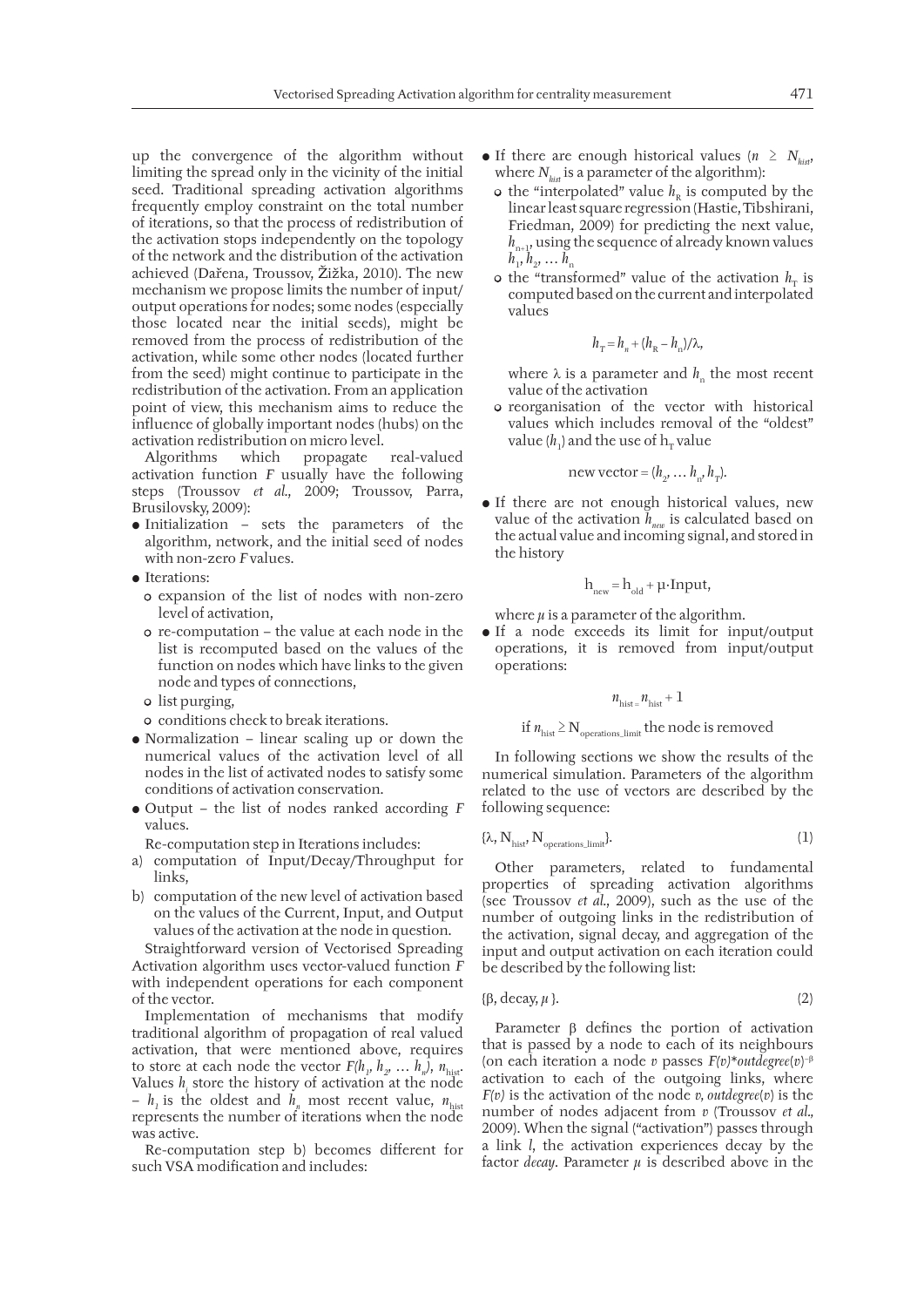re-computation step b). If not specified otherwise, =0.7, decay=0.8, *μ* =0.5.

### **Applications to user similarity in folksonomies**

Spreading activation was used by Troussov, Parra, and Brusilovsky (2009) to measure tag aware user similarity in folksonomies (see Wal, 2004) – labelling and tagging usually done in a social a social environment (as such as in del.icio.us). Folksonomies are a popular approach to bottom-up social knowledge management. The process followed an approach of dynamic local ranking: the seed of activation was placed on a node corresponding to the user of interest (like the node A1 in Fig. 1), the algorithm iteratively propagated this "input" through the links between the nodes corresponding to users, tagging instances, resources and tags. Users were ranked according to the "output" – the level of activation at corresponding nodes. Apparently, this method is applicable to other network models of instantiations of socio-technical systems, where links represent relations between people and other artefacts (like resources, tags, etc).

The major finding of Troussov, Parra, and Brusilovsky (2009) is that the number of iterations in constrained SA is a critical factor in ranking: spreading activation allows discriminating between various configurations connecting the users (like tagging the same resources using the same tag) only in a certain range of iterations (around 20 iterations). Since these observations were done on small synthetic configurations, the remaining question is whether the behaviour of such ranking is similar in bigger systems. In other words, applicability of spreading activation to dynamic local ranking hinges upon the feasibility of tuning algorithm's parameters in such a way that the activation initiated in one part of the network will stay within clusters induced by the initial seed (like one or more members of a community of practice in

collaborative tagging). The numerical simulation in this and the next section shows that VSA algorithms are capable to keep the activation within a cluster induced by the initial seed.

In our numerical simulation we used the network where two users (A1 and A2) used the same tag for two resources, which were used by another group of users. Fig. 1 presents the network model of the instance of synthetic folksonomy where users A1 and A2 use the same tag T for resources R1 and R2 in four instances of tagging I1, I2, I3, and I4. The same tag T is also used by another group of users – A3 and A4. Ranks of users A2, A3, and A4 according to their relevancy to the user A1 is computed by VSA algorithm using the nodes A1, I1, and I2 as the seed.

Relevancy of A2 to A1 is higher than relevancy of A3 or A4 to A1 based on tag and resources similarities. Ranks of A2, A3, and A4 based on the length of the shortest path (the simplest graphbased metric) are the same (since the length equals to four in all three cases). However, our commonsense assumption based on clustering structure is that relevancy (or connectivity) of A1 and A2 should be much higher than, e.g. A1 and A3.

Following the method from Troussov, Parra, and Brusilovsky (2009), we computed the ranks of A2, A3, and A4 using VSA with A1, I1, and I2 as the seed.

The results of numerical simulation in Fig. 2-a demonstrate that the unconstrained spread of activation provides exactly the same ranking for highly relevant node A2 and less relevant nodes A3 and A4. After 24 iterations the activation at all nodes is within 5% from the values of the limit distribution shown in Fig. 2-a. We conclude that small number of SA iterations is not sufficient for fine-grained analysis of nodes' connectivity and large number of iterations makes the computation more expensive and quickly leads to the activation "crawling away". Fig. 2-b shows the results of VSA with parameters {5.0, 3,  $\infty$ } defined by the formula (1). This version of VSA is "unconstrained – i.e.  $N_{\text{operations limit}}=\infty$ , and



1: *The network model of the instance of synthetic folksonomy where users A1 and A2 use the same tag T for resources R1 and R2. The same tag T is also used by another group of users – A3 and A4.*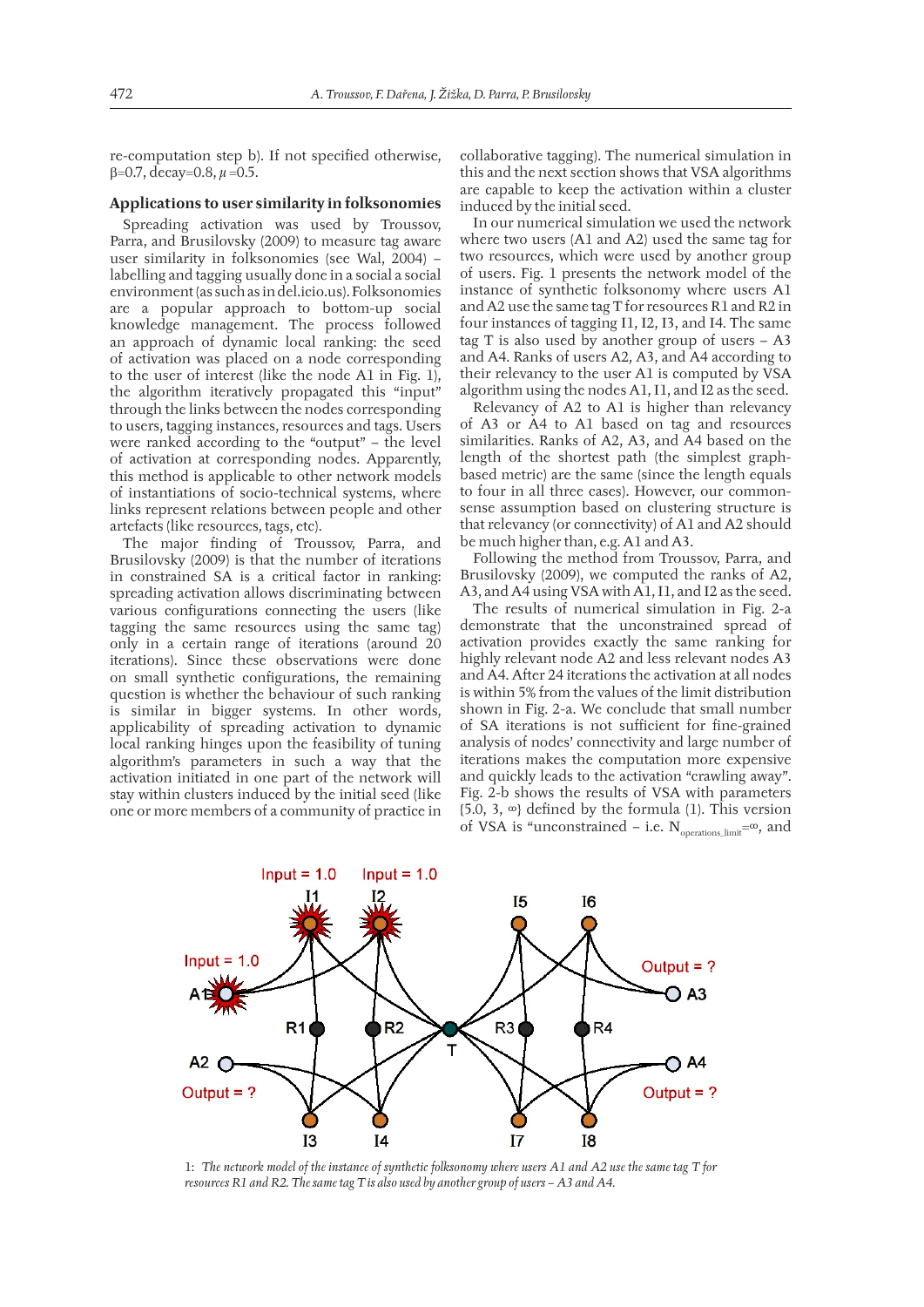

*(a) Unconstrained SA (b) Vectorised SA* 

2: *The initial seed at nodes A2, I1, and I2 in Fig. 1 is propagated by unconstrained SA algorithm (the iterations continue until the distribution is settled) and by VSA.*

after 7 iterations the values of activation at each node were within 5% margin of the limit distribution values.

In experiments shown in Fig. 1 and in all other experiments with running unconstrained SA on undirected graphs the ranking order of nodes did not depend on the position of the initials seed, and ranking order had high positive correlation with outdegree of nodes – the more links a node had, the higher was the rank (like the highest ranking for the node T in Fig. 2-a). Ranking provided by unconstrained VSA in Fig 2-b is less dependent of the outdegree and gives higher ranks for the nodes highly relevant to the initial seed (such as nodes A2, I3, and I4).

### **Clustering behaviour of VSA results at diff erent levels of analysis**

One of the leading approaches in recommender systems is using communities as an entity to create a way to provide recommendations. We tentatively assume that the multidimensional network model of folksonomies (Cattut *et al.*, 2007) could exhibit properties of "small world" networks and exhibit high degree of clustering and a user of collaborative tagging systems could be classified as a "member" of several "communities", defined for instance as groups with tight connections (Girvan, Newman, 2002). These communities can overlap and some of the micro-level communities might be the part of the "mezzo-level" communities. For instance, users interested in collaborative filtering could also have wider interests in computer science, a geographic community may contain a number of ethnic communities (Tropman, Erlich, Rothman, 2006). Therefore community based recommendation could be based on the detection of "micro-level" or "mezzo-level communities" and the results of community-based recommendation could depend on the scale of the communities and development of "scale-aware" algorithms could be a promising approach.

The following experiments show that VSA could be tuned to be "scale-aware" to provide ranking on different levels. In Fig. 3 we show the results of numerical simulations on a network with four strong "micro level" clusters interconnected in such a way that mezzo-level clusters emerge.

Parameters of the VSA algorithm used, given by formulas (1) and (2) are: b) – {5, 3, 3} and {0.5, 0.8, 0.5}; c) – {50, 3, ∞} and {0.5, 0.8, 2}; d} {5, 3, ∞} and {0.7, 0.8, 2}.

This network exhibits such properties of small world phenomena, typical for network models of socio-technical systems, as short distances between nodes and high degree of clustering. Under different parameters of the algorithm, the limit distribution could stay locally (Fig. 3-b) mainly within the microlevel cluster induced by the initial seed, or propagate further to another most connected cluster, which together form what might be considered as a mezzolevel cluster induced by the initial seed (Fig. 3-c). Changing parameters further lead to the results that the limit distribution (Fig. 3-d) reflects the topology of the network, being almost insensitive to the position of the initial seed.

We conclude this subsection by noting that the results of numerical simulation suggest that VSA provides sensible redistribution of the activation needed for local ranking.

#### **Applications to centrality measurement in large scale social networks**

Using analogy with physical processes, one can describe SA algorithms (as well as random walk processes) as models of diffusion. Despite the differences between different versions of such models, they might have some common properties, limiting their applications.

One of such properties might be described as follows. Directed links, such as hyperlinks between Web pages, might be interpreted as "positive" votes confirming the prominence of nodes in the network, and the direction of links could be successfully used for nodes' ranking by the algorithms like PageRank.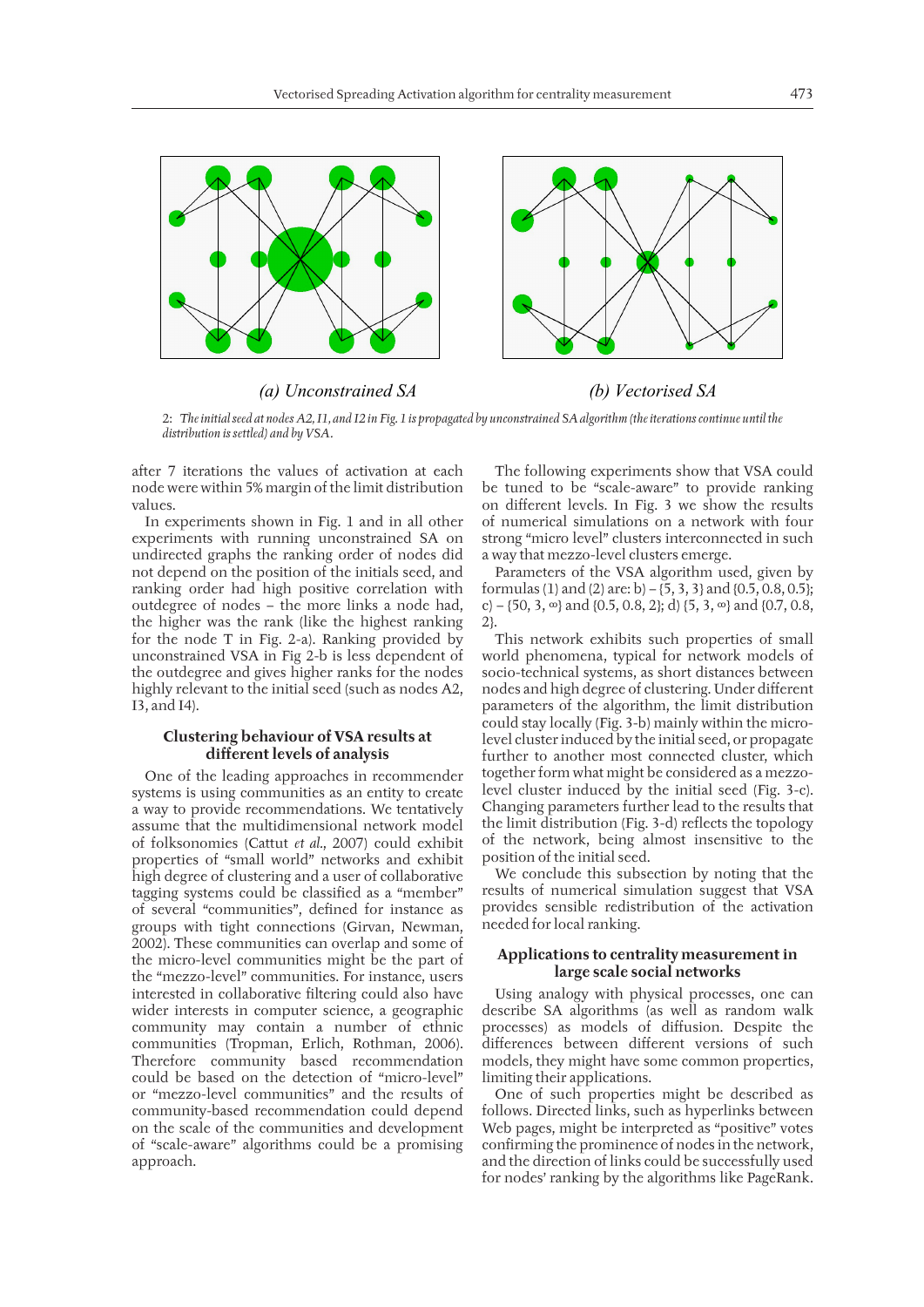

3: *The results of VSA propagation on a synthetic network with four strong clusters. Fig. a) shows the initial seed; while figures b), c), and d) show the limit distribution using different parameters of the algorithm.*



4: *VSA propagation on a star-shaped network with parameters according formulas 1 a 2: a – {∞, 3, ∞} and {0.5, 0.8, 1}, b – {∞, 3, ∞} and {*−*0.5, 0.8, 1}*

On the contrary, network models of instantiations of socio-technical systems are usually inherently "undirected" and are rendered as undirected graphs. When a diffusion-like process works on such structures, the activation from a node propagated trough outwards links flashes back through reciprocal links (see Hotho *et al.*, 2006) and when the level of activation is used for ranking, nodes with many links might be "overrated". For instance, if a diffusion-like process is used for ranking in social networks, the results of ranking might have strong positive correlation with the ranking according to degree centrality (see e.g. Wasserman, Faust, 1994), while for many application of social network analysis people should be ranked to the prominence of their position in the network, for instance

according to their so called betweenness centrality – a measure of the extent to which an actor has control over information flowing between others. Degree of a node is a property of local topology, i.e. it depends only on a node and its neighbours. Therefore degree centrality does not reflect the global position of a node in the network as opposed to such centrality measurements as betweenness and closeness centrality.

Fig. 4 shows that with a particular set of parameters VSA ranks the nodes according to the degree centrality (Fig. 4-a), while with another set of parameters ranking is the same as provided by betweenness and closeness centrality (the most activated node, the centre of the star, gets the most activation on Fig. 4-b).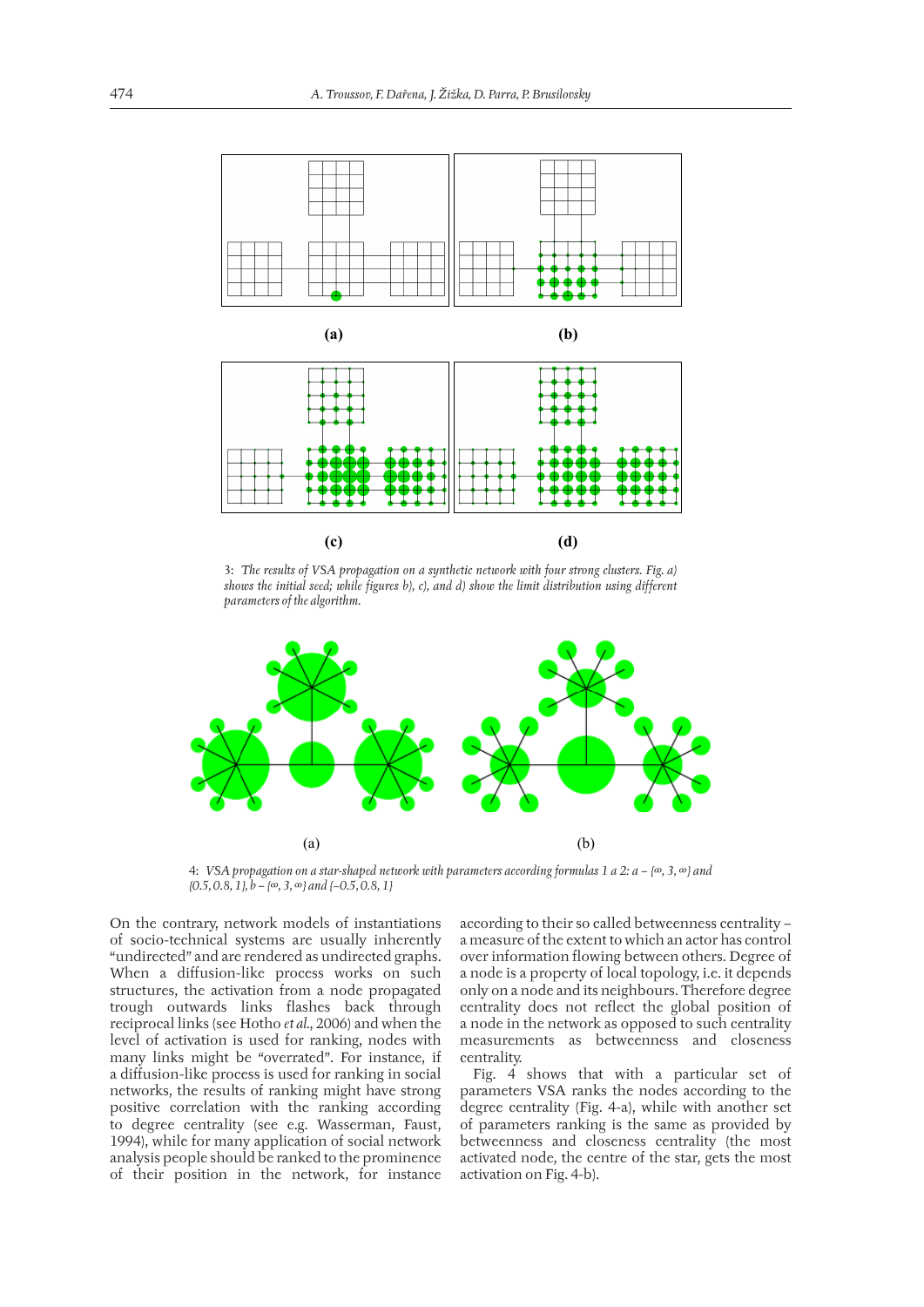

5: *VSA propagation on 5×5×5 grid: a) 5×5×5 grid; the initial activation, which is set 1.0 for all the nodes, is not shown on this figure; b) the central layer of the grid and the initial activation 1.0 shown by balls; c) the limit distribution of the activation at the central layer for parameters {∞, 3, ∞} and {0.5, 0.8, 1}, d) the limit distribution of the activation at the central layer for parameters {∞, 3, ∞} and {−0.5, 0.8, 1}*

Fig. 5-a gives and example of an undirected network where most of the nodes have the same degree. Still VSA robustly ranks nodes according to closeness centrality.

From the results of the experiments shown on Fig. 4 and Fig. 5 we tentatively conclude that VSA is capable to compute various centrality metrics which do not "overrate" nodes with high degree centrality. We also tentatively conclude that VSA could be used for efficient computing of centrality metrics which take into account the clustering properties of the network.

#### **CONCLUSIONS AND FUTURE WORK**

We presented applications of a VSA algorithm to tag-aware recommender systems using multidimensional network models of folksonomies. In particular we showed that the results of propagation – the distribution of the activation when the process converges – are more sensitive to the positions of the initial seed and to the clustering structure of the network than results produced by traditional spreading activation. Combined with findings of Troussov, Para, Brusilovsky (2009), we tentatively assume that VSA algorithms are a promising approach to ranking on micro- and mezzo-level needed for the construction of highperformance graph-based recommender systems.

Numerical simulation on synthetic networks shows that the results of VSA propagation are more sensitive to the positions of the initial seed and to the community structure of the network than the results produced by traditional SA algorithms. For instance, the nodes at the core of a community (the set of network nodes "which are joined together in tightly-knit groups between which there are only looser connections", see Girvan, Newman, 2002), get more activation than the nodes at the periphery of the community.

We theorize that the future development of VSA methods might be driven by "physics-inspired" and "logic-inspired" algorithms. SA algorithms have roots in numerical simulation of various physics phenomena, particularly by finite-difference methods (Rübenkönig, 2006). From the other hand, the iterative procedure of SA is essentially the same as the procedure that determines the new state of a cell in cellular automata (Shiff, 2008) such as Conway's Game of Life. Actually, finite difference approximations to differential equations were one of precursors of cellular automata (Wolfram, 2002). The major difference is that cellular automata usually perform on rectangular (cubic, etc.) grids, but the extensions to arbitrary networks are feasible. Another difference is that cellular automata use "logical operations" while traditional SA use arithmetic operation. Agglomerative types of clustering, such as the MajorClust algorithm in Stein, Nigemman (1999), or Chinese whispers algorithm (Biemann, 2006) provide partitioning of the network into clusters using operations similar to used in cellular automata.

The identity of the computational procedures allows us to conclude that developing of VSA algorithms with hybrid operations over the components of the activation vector. For instance, "physical" operations could be responsible for the propagation of the activation around the initial seed and the level of the activation indicates the relevancy of nodes to the initial seeds. "Logical" operations could propagate Boolean markers, which indicate potential belongings of nodes to clusters. Such a hybrid propagation will combine ranking with clustering; and it is computationally efficient on massive networks since the major time consuming operations – retrieval of nodes – serve both "physical" and "logical" operations. The clustering does not involve partitioning of the whole network.

Based on our preliminary results and on improvements made over previous studies, we foresee advances and applications in the current state of the art of this family of algorithms and their applications to centrality measurement.